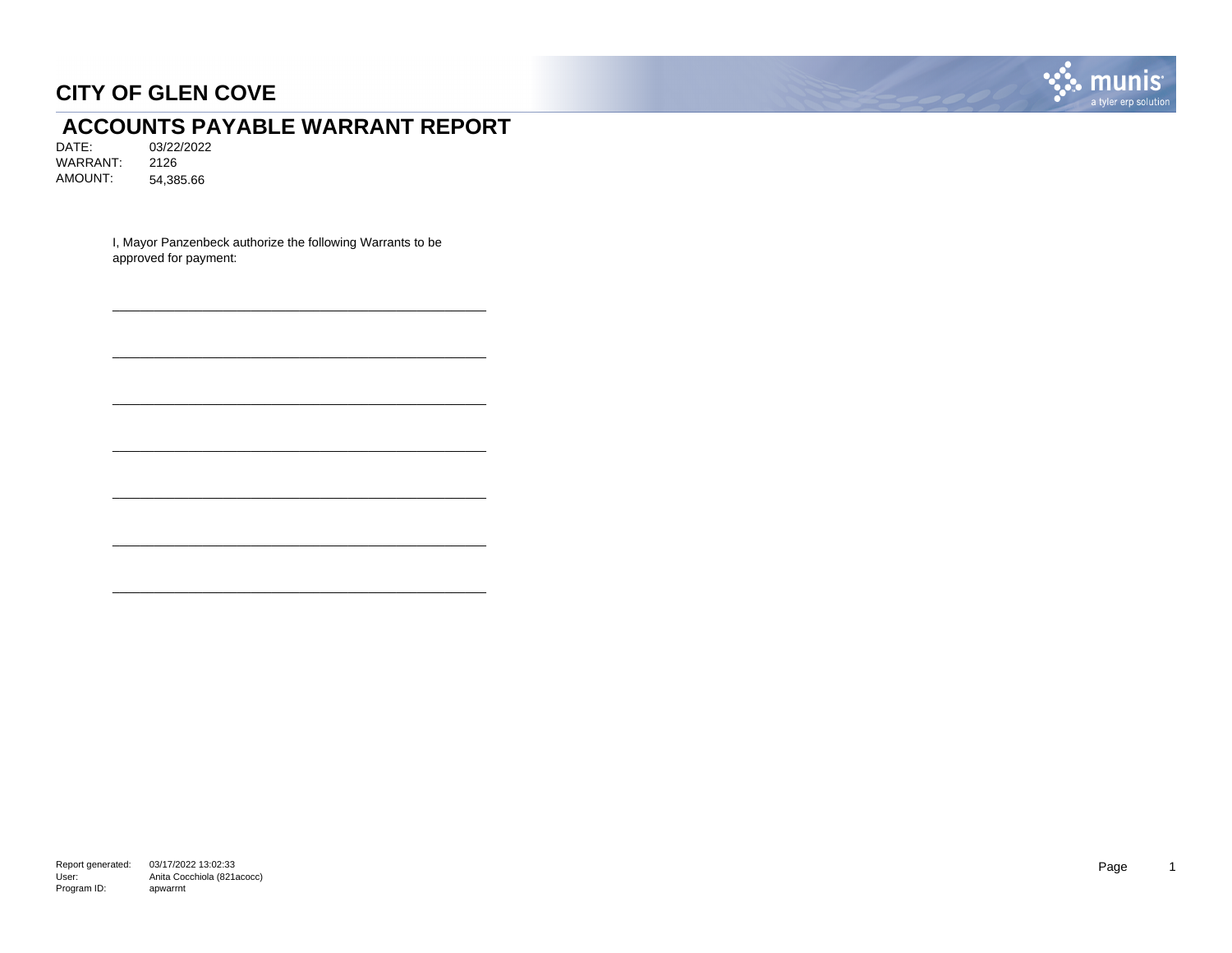

# **ACCOUNTS PAYABLE WARRANT REPORT**

#### **Detail Invoice List**

|               | <b>CASH ACCOUNT: Z</b>       | 12000 |              | <b>CASH OPERATING</b>   |              |             |                 |                    |        |                 |                |              |
|---------------|------------------------------|-------|--------------|-------------------------|--------------|-------------|-----------------|--------------------|--------|-----------------|----------------|--------------|
| <b>VENDOR</b> |                              |       | <b>REMIT</b> | <b>PO</b>               |              | <b>TYPE</b> | <b>DUE DATE</b> | <b>INVOICE</b>     |        | AMOUNT DOCUMENT | <b>VOUCHER</b> | <b>CHECK</b> |
| 10166         | <b>AHOLD FINANCIAL SERVI</b> |       | 0000         |                         |              | INV         | 12/31/2021      | 123971             |        | 118744          | 117056         |              |
|               | <b>ACCOUNT DETAIL</b>        |       |              |                         |              |             |                 | <b>LINE AMOUNT</b> |        |                 |                |              |
|               | 1 A7050                      | 55447 |              | YOUTH                   | YOUTH PROG   |             |                 | 72.17              |        |                 |                |              |
|               |                              |       |              |                         |              |             |                 |                    | 72.17  |                 |                |              |
|               |                              |       |              |                         |              |             |                 | <b>CHECK TOTAL</b> | 72.17  |                 |                |              |
|               |                              |       |              |                         |              |             |                 |                    |        |                 |                |              |
| 12587         | <b>ANKER'S ELECTRIC SERV</b> |       | 0000         |                         |              | <b>INV</b>  | 12/31/2021      | 42725              |        | 118689          | 116999         |              |
|               | <b>ACCOUNT DETAIL</b>        |       |              |                         |              |             |                 | <b>LINE AMOUNT</b> |        |                 |                |              |
|               | 1 A5110                      | 54381 |              | DPW ROAD LIGHT CONT     |              |             |                 | 351.22             |        |                 |                |              |
|               |                              |       |              |                         |              |             |                 |                    | 351.22 |                 |                |              |
|               |                              |       |              |                         |              |             |                 | <b>CHECK TOTAL</b> | 351.22 |                 |                |              |
|               |                              |       |              |                         |              |             |                 |                    |        |                 |                |              |
| 10752         | <b>AUTOMOTIVE UNLIMITED</b>  |       | 0000         |                         |              | <b>INV</b>  | 12/31/2021      | 300958             |        | 118761          | 117073         |              |
|               | <b>ACCOUNT DETAIL</b>        |       |              |                         |              |             |                 | <b>LINE AMOUNT</b> |        |                 |                |              |
|               | 1 A3410                      | 55420 |              | <b>FIRE</b>             | <b>MAINT</b> |             |                 | 152.29             |        |                 |                |              |
|               |                              |       |              |                         |              |             |                 |                    | 152.29 |                 |                |              |
| 10752         | <b>AUTOMOTIVE UNLIMITED</b>  |       | 0000         |                         |              | <b>INV</b>  | 12/31/2021      | 301039             |        | 118762          | 117074         |              |
|               | <b>ACCOUNT DETAIL</b>        |       |              |                         |              |             |                 | <b>LINE AMOUNT</b> |        |                 |                |              |
|               | 1 A3410                      | 55420 |              | <b>FIRE</b>             | <b>MAINT</b> |             |                 | 37.93              |        |                 |                |              |
|               |                              |       |              |                         |              |             |                 |                    | 37.93  |                 |                |              |
| 10752         | <b>AUTOMOTIVE UNLIMITED</b>  |       | 0000         |                         |              | <b>INV</b>  | 12/31/2021      | 301509             |        | 118763          | 117075         |              |
|               | <b>ACCOUNT DETAIL</b>        |       |              |                         |              |             |                 | <b>LINE AMOUNT</b> |        |                 |                |              |
|               | 1 A3410                      | 55420 |              | <b>FIRE</b>             | <b>MAINT</b> |             |                 | 101.51             |        |                 |                |              |
|               |                              |       |              |                         |              |             |                 |                    | 101.51 |                 |                |              |
|               |                              |       |              |                         |              |             |                 | <b>CHECK TOTAL</b> | 291.73 |                 |                |              |
| 20044         | <b>BARNWELL HOUSE OF TIR</b> |       | 0000         |                         |              | <b>INV</b>  | 12/31/2021      | 1514862            |        | 118611          | 116921         |              |
|               | <b>ACCOUNT DETAIL</b>        |       |              |                         |              |             |                 | <b>LINE AMOUNT</b> |        |                 |                |              |
|               | 1 A3310                      |       |              | <b>AUX POLICE MAINT</b> |              |             |                 | 505.80             |        |                 |                |              |
|               |                              | 55420 |              |                         |              |             |                 |                    | 505.80 |                 |                |              |
| 20044         | <b>BARNWELL HOUSE OF TIR</b> |       | 0000         |                         |              | <b>INV</b>  | 12/31/2021      | 1514864            |        | 118612          | 116922         |              |
|               | <b>ACCOUNT DETAIL</b>        |       |              |                         |              |             |                 | <b>LINE AMOUNT</b> |        |                 |                |              |
|               | 1 A3310                      | 55420 |              | <b>AUX POLICE MAINT</b> |              |             |                 | 559.40             |        |                 |                |              |
|               |                              |       |              |                         |              |             |                 |                    | 559.40 |                 |                |              |
| 20044         | <b>BARNWELL HOUSE OF TIR</b> |       | 0000         |                         |              | <b>INV</b>  | 12/31/2021      | 1520298            |        | 118613          | 116923         |              |
|               | <b>ACCOUNT DETAIL</b>        |       |              |                         |              |             |                 | <b>LINE AMOUNT</b> |        |                 |                |              |
|               | 1 A3310                      | 55420 |              | <b>AUX POLICE MAINT</b> |              |             |                 | 500.00             |        |                 |                |              |
|               |                              |       |              |                         |              |             |                 |                    | 500.00 |                 |                |              |
|               |                              |       |              |                         |              |             |                 |                    |        |                 |                |              |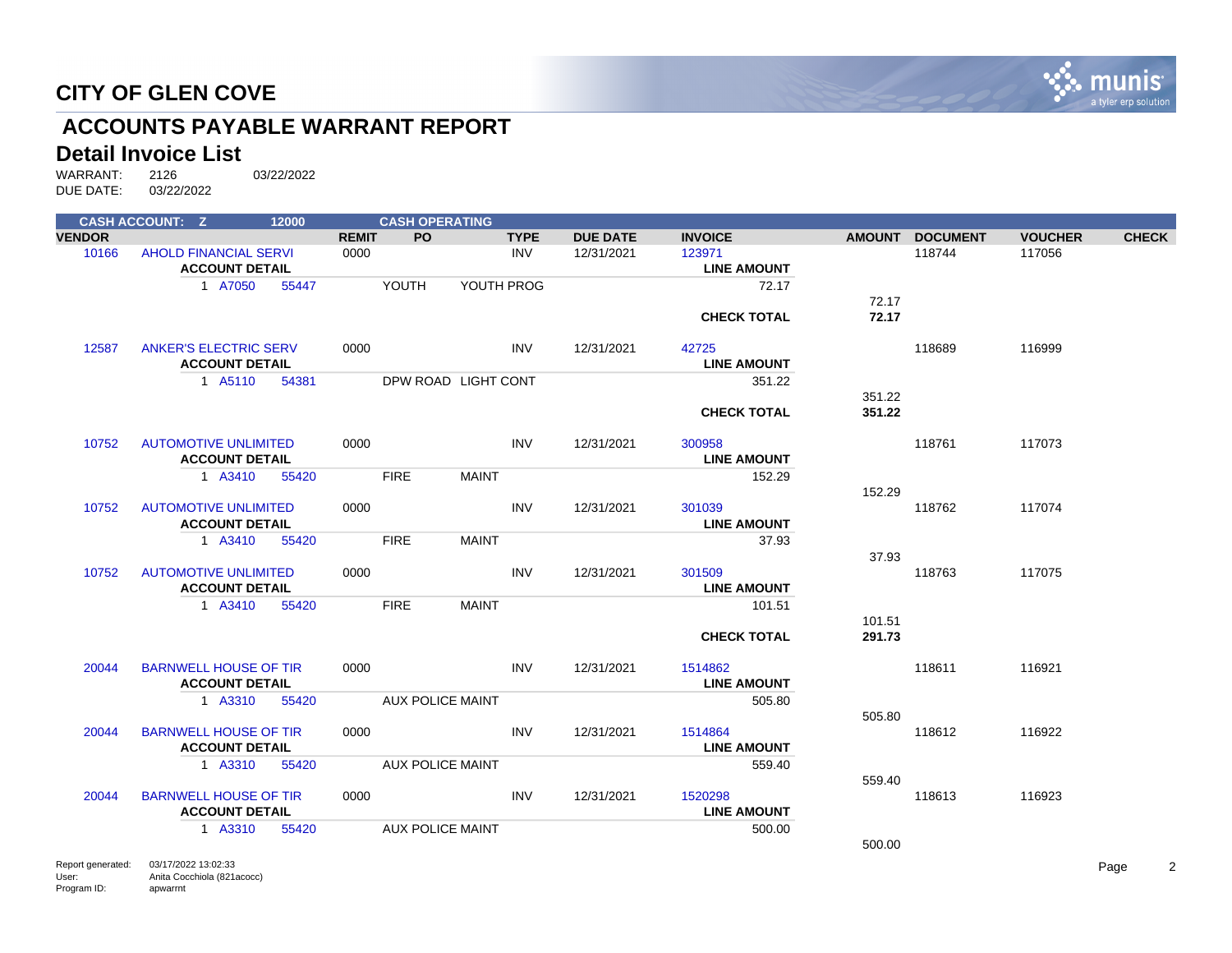

# **ACCOUNTS PAYABLE WARRANT REPORT**

#### **Detail Invoice List**

|               | <b>CASH ACCOUNT: Z</b>                          | 12000      |              | <b>CASH OPERATING</b>     |                   |                 |                             |                        |                 |                |              |
|---------------|-------------------------------------------------|------------|--------------|---------------------------|-------------------|-----------------|-----------------------------|------------------------|-----------------|----------------|--------------|
| <b>VENDOR</b> |                                                 |            | <b>REMIT</b> | <b>PO</b>                 | <b>TYPE</b>       | <b>DUE DATE</b> | <b>INVOICE</b>              |                        | AMOUNT DOCUMENT | <b>VOUCHER</b> | <b>CHECK</b> |
|               |                                                 |            |              |                           |                   |                 | <b>CHECK TOTAL</b>          | 1,565.20               |                 |                |              |
| 30110         | <b>CHIEF FIRE &amp; SAFETY E</b>                |            | 0000         | 200561                    | <b>INV</b>        | 12/31/2021      | 20953                       |                        | 118688          | 116998         |              |
|               | <b>ACCOUNT DETAIL</b>                           |            |              |                           |                   |                 | <b>LINE AMOUNT</b>          |                        |                 |                |              |
|               | 1 H3410                                         | 52230 2002 |              | <b>FIRE</b>               | <b>EQUIP REPL</b> |                 | 12,035.06                   |                        |                 |                |              |
|               |                                                 |            |              |                           |                   |                 | <b>CHECK TOTAL</b>          | 12,035.06<br>12,035.06 |                 |                |              |
|               |                                                 |            |              |                           |                   |                 |                             |                        |                 |                |              |
| 10665         | <b>COOPERFRIEDMAN ELECTR</b>                    |            | 0001         | 210291                    | <b>INV</b>        | 12/31/2021      | S045185038.001              |                        | 118837          | 117149         |              |
|               | <b>ACCOUNT DETAIL</b>                           |            |              |                           |                   |                 | <b>LINE AMOUNT</b>          |                        |                 |                |              |
|               | 1 H <sub>5</sub> 110                            | 52220 2114 |              | DPW ROADSGENERAT          |                   |                 | 4,547.90                    |                        |                 |                |              |
|               |                                                 |            |              |                           |                   |                 |                             | 4,547.90               |                 |                |              |
|               |                                                 |            |              |                           |                   |                 | <b>CHECK TOTAL</b>          | 4.547.90               |                 |                |              |
| 50044         | <b>ECONOMY UNIFORM</b>                          |            | 0000         |                           | <b>INV</b>        | 12/31/2021      | 37623                       |                        | 118627          | 116937         |              |
|               | <b>ACCOUNT DETAIL</b>                           |            |              |                           |                   |                 | <b>LINE AMOUNT</b>          |                        |                 |                |              |
|               | 1 A3310                                         | 55855      |              | <b>AUX POLICE UNIFORM</b> |                   |                 | 930.45                      |                        |                 |                |              |
|               |                                                 |            |              |                           |                   |                 |                             | 930.45                 |                 |                |              |
| 50044         | <b>ECONOMY UNIFORM</b><br><b>ACCOUNT DETAIL</b> |            | 0000         |                           | <b>INV</b>        | 12/31/2021      | 37618<br><b>LINE AMOUNT</b> |                        | 118628          | 116938         |              |
|               | 1 A3310                                         | 55855      |              | <b>AUX POLICE UNIFORM</b> |                   |                 | 607.40                      |                        |                 |                |              |
|               |                                                 |            |              |                           |                   |                 |                             | 607.40                 |                 |                |              |
| 50044         | <b>ECONOMY UNIFORM</b>                          |            | 0000         |                           | <b>INV</b>        | 12/31/2021      | 37610                       |                        | 118629          | 116939         |              |
|               | <b>ACCOUNT DETAIL</b>                           |            |              |                           |                   |                 | <b>LINE AMOUNT</b>          |                        |                 |                |              |
|               | 1 A3310                                         | 55855      |              | <b>AUX POLICE UNIFORM</b> |                   |                 | 945.00                      |                        |                 |                |              |
|               |                                                 |            |              |                           |                   |                 |                             | 945.00                 |                 |                |              |
| 50044         | <b>ECONOMY UNIFORM</b>                          |            | 0000         |                           | <b>INV</b>        | 12/31/2021      | 37630                       |                        | 118630          | 116940         |              |
|               | <b>ACCOUNT DETAIL</b>                           |            |              |                           |                   |                 | <b>LINE AMOUNT</b>          |                        |                 |                |              |
|               | 1 A3310                                         | 55855      |              | <b>AUX POLICE UNIFORM</b> |                   |                 | 519.90                      | 519.90                 |                 |                |              |
| 50044         | <b>ECONOMY UNIFORM</b>                          |            | 0000         |                           | <b>INV</b>        | 12/31/2021      | 37640                       |                        | 118631          | 116941         |              |
|               | <b>ACCOUNT DETAIL</b>                           |            |              |                           |                   |                 | <b>LINE AMOUNT</b>          |                        |                 |                |              |
|               | 1 A3310                                         | 55855      |              | <b>AUX POLICE UNIFORM</b> |                   |                 | 593.70                      |                        |                 |                |              |
|               |                                                 |            |              |                           |                   |                 |                             | 593.70                 |                 |                |              |
|               |                                                 |            |              |                           |                   |                 | <b>CHECK TOTAL</b>          | 3,596.45               |                 |                |              |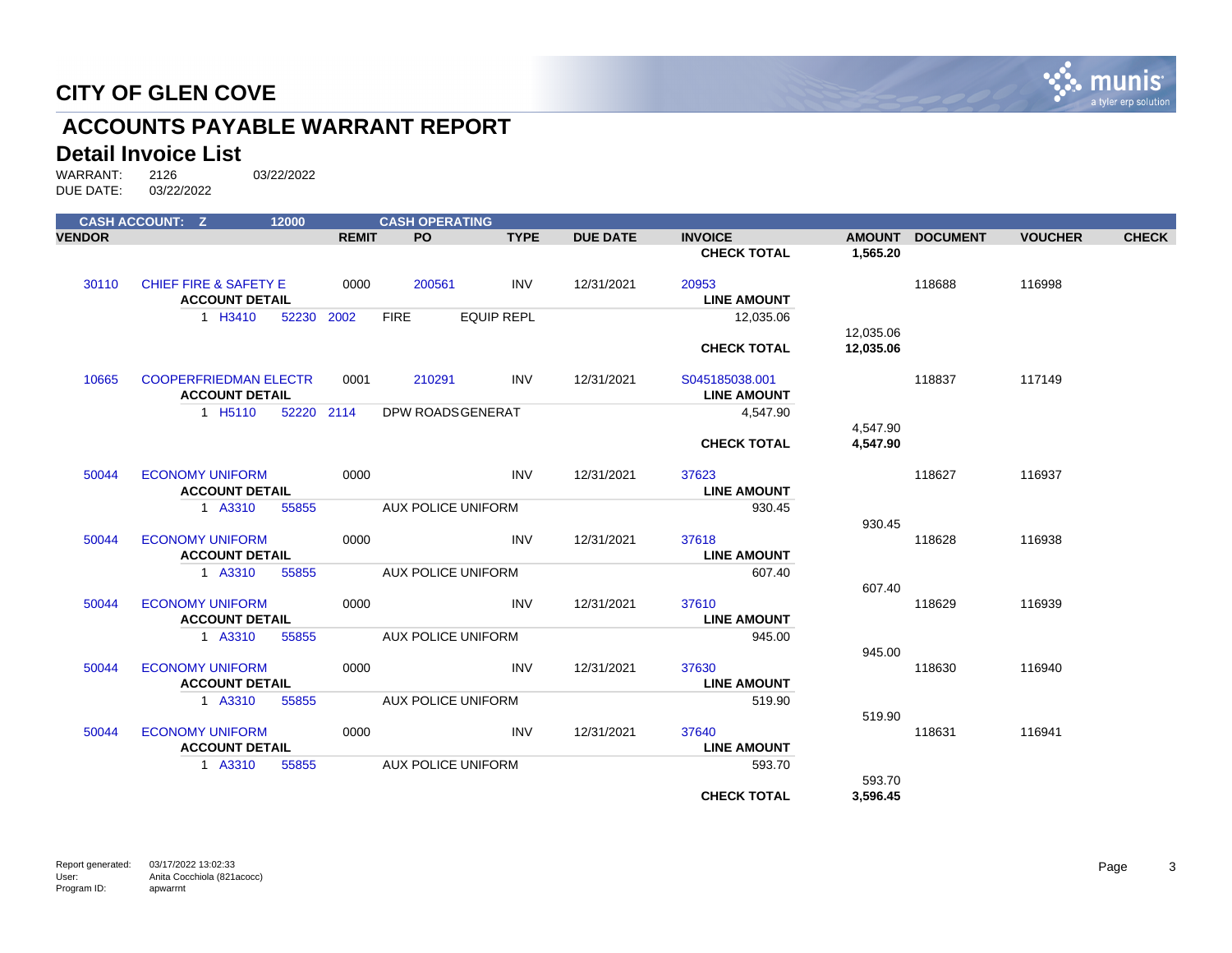

# **ACCOUNTS PAYABLE WARRANT REPORT**

#### **Detail Invoice List**

|               | <b>CASH ACCOUNT: Z</b>       | 12000      |              | <b>CASH OPERATING</b> |                       |                 |                    |               |                 |                |              |
|---------------|------------------------------|------------|--------------|-----------------------|-----------------------|-----------------|--------------------|---------------|-----------------|----------------|--------------|
| <b>VENDOR</b> |                              |            | <b>REMIT</b> | <b>PO</b>             | <b>TYPE</b>           | <b>DUE DATE</b> | <b>INVOICE</b>     | <b>AMOUNT</b> | <b>DOCUMENT</b> | <b>VOUCHER</b> | <b>CHECK</b> |
| 60666         | FIRE COMMAND CO., INC        |            | 0000         |                       | <b>INV</b>            | 12/31/2021      | 345543             |               | 118838          | 117150         |              |
|               | <b>ACCOUNT DETAIL</b>        |            |              |                       |                       |                 | <b>LINE AMOUNT</b> |               |                 |                |              |
|               | 1 A5110                      | 55420      |              | DPW ROAD MAINT        |                       |                 | 294.50             |               |                 |                |              |
|               |                              |            |              |                       |                       |                 |                    | 294.50        |                 |                |              |
|               |                              |            |              |                       |                       |                 | <b>CHECK TOTAL</b> | 294.50        |                 |                |              |
| 120255        | LIRO ENGINEERS, INC.         |            | 0000         |                       | <b>INV</b>            | 12/31/2021      | 2023610            |               | 118664          | 116974         |              |
|               | <b>ACCOUNT DETAIL</b>        |            |              |                       |                       |                 | <b>LINE AMOUNT</b> |               |                 |                |              |
|               | 1 H <sub>5</sub> 110         | 52260      | 2009         | DPW ROADSROAD         |                       |                 | 5,929.29           |               |                 |                |              |
|               |                              |            |              |                       |                       |                 |                    | 5,929.29      |                 |                |              |
|               |                              |            |              |                       |                       |                 | <b>CHECK TOTAL</b> | 5,929.29      |                 |                |              |
| 130780        | <b>METROPOLITAN DATA SOL</b> |            | 0001         |                       | <b>INV</b>            | 12/31/2021      | 47046              |               | 118782          | 117094         |              |
|               | <b>ACCOUNT DETAIL</b>        |            |              |                       |                       |                 | <b>LINE AMOUNT</b> |               |                 |                |              |
|               | 1 A3120                      | 54360      |              |                       | POLICE DEP OFFICE EXP |                 | 168.88             |               |                 |                |              |
|               |                              |            |              |                       |                       |                 |                    | 168.88        |                 |                |              |
|               |                              |            |              |                       |                       |                 | <b>CHECK TOTAL</b> | 168.88        |                 |                |              |
| 132546        | <b>MOTOROLA SOLUTIONS, I</b> |            | 0001         | 210354                | INV                   | 12/31/2021      | 1187069674         |               | 118796          | 117108         |              |
|               | <b>ACCOUNT DETAIL</b>        |            |              |                       |                       |                 | <b>LINE AMOUNT</b> |               |                 |                |              |
|               | 1 H3120                      | 52220 2118 |              | <b>POLICE</b>         | <b>RADIOS</b>         |                 | 21,784.50          |               |                 |                |              |
|               |                              |            |              |                       |                       |                 |                    | 21,784.50     |                 |                |              |
|               |                              |            |              |                       |                       |                 | <b>CHECK TOTAL</b> | 21,784.50     |                 |                |              |
| 10657         | <b>ATLAS COPCO USA HOLDI</b> |            | 0001         |                       | INV                   | 12/31/2021      | 583006             |               | 118745          | 117057         |              |
|               | <b>ACCOUNT DETAIL</b>        |            |              |                       |                       |                 | <b>LINE AMOUNT</b> |               |                 |                |              |
|               | 1 A1640                      | 54301      |              |                       | DPW GARG AUTO SUPPY   |                 | 1,250.00           |               |                 |                |              |
|               |                              |            |              |                       |                       |                 |                    | 1,250.00      |                 |                |              |
|               |                              |            |              |                       |                       |                 | <b>CHECK TOTAL</b> | 1,250.00      |                 |                |              |
| 10270         | <b>STEELCASE, INC</b>        |            | 0001         | 210400                | INV                   | 12/31/2021      | 116625922          |               | 118622          | 116932         |              |
|               | <b>ACCOUNT DETAIL</b>        |            |              |                       |                       |                 | <b>LINE AMOUNT</b> |               |                 |                |              |
|               | 1 A1310                      | 52210      |              | <b>FINANCE</b>        | <b>FURNITURE</b>      |                 | 1,065.67           |               |                 |                |              |
|               | 2 H1490                      | 52210 2104 |              |                       | DPW ADMIN FURNITURE   |                 | 30.92              |               |                 |                |              |
|               |                              |            |              |                       |                       |                 |                    | 1,096.59      |                 |                |              |
|               |                              |            |              |                       |                       |                 | <b>CHECK TOTAL</b> | 1,096.59      |                 |                |              |
|               |                              |            |              |                       |                       |                 |                    |               |                 |                |              |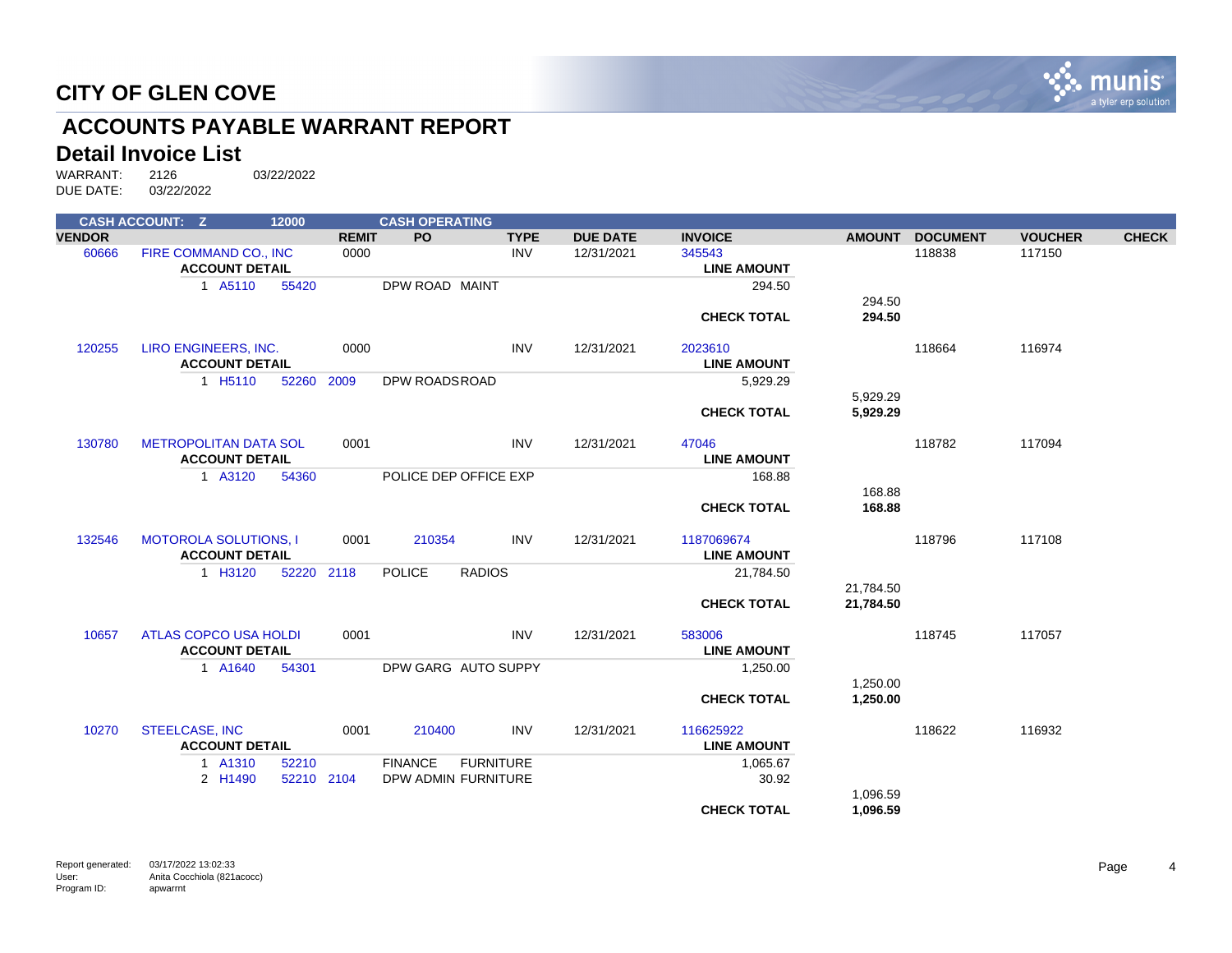

# **ACCOUNTS PAYABLE WARRANT REPORT**

# **Detail Invoice List**<br>WARRANT: 2126

|               | <b>CASH ACCOUNT: Z</b> |       | 12000 |              | <b>CASH OPERATING</b> |                             |                 |                    |               |                 |                |              |
|---------------|------------------------|-------|-------|--------------|-----------------------|-----------------------------|-----------------|--------------------|---------------|-----------------|----------------|--------------|
| <b>VENDOR</b> |                        |       |       | <b>REMIT</b> | PO.                   | <b>TYPE</b>                 | <b>DUE DATE</b> | <b>INVOICE</b>     | <b>AMOUNT</b> | <b>DOCUMENT</b> | <b>VOUCHER</b> | <b>CHECK</b> |
| 210104        | <b>ULINE</b>           |       |       | 0000         |                       | <b>INV</b>                  | 09/28/2021      | 136624718          |               | 114628          | 112893         |              |
|               | <b>ACCOUNT DETAIL</b>  |       |       |              |                       |                             |                 | <b>LINE AMOUNT</b> |               |                 |                |              |
|               |                        | A1490 | 54324 |              |                       | DPW ADMIN SUPPLIES          |                 | 597.28             |               |                 |                |              |
|               |                        |       |       |              |                       |                             |                 |                    | 597.28        |                 |                |              |
|               |                        |       |       |              |                       |                             |                 | <b>CHECK TOTAL</b> | 597.28        |                 |                |              |
| 230497        | <b>WEST MARINE PRO</b> |       |       | 0000         |                       | <b>INV</b>                  | 12/31/2021      | 8850833            |               | 118608          | 116918         |              |
|               | <b>ACCOUNT DETAIL</b>  |       |       |              |                       |                             |                 | <b>LINE AMOUNT</b> |               |                 |                |              |
|               |                        | A5720 | 55446 |              | <b>HARBOR</b>         | SAFETY EQ                   |                 | 274.93             |               |                 |                |              |
|               |                        |       |       |              |                       |                             |                 |                    | 274.93        |                 |                |              |
| 230497        | <b>WEST MARINE PRO</b> |       |       | 0000         |                       | <b>INV</b>                  | 12/31/2021      | 8850834            |               | 118609          | 116919         |              |
|               | <b>ACCOUNT DETAIL</b>  |       |       |              |                       |                             |                 | <b>LINE AMOUNT</b> |               |                 |                |              |
|               |                        | A5720 | 55446 |              | HARBOR                | SAFETY EQ                   |                 | 264.98             |               |                 |                |              |
|               |                        |       |       |              |                       |                             |                 |                    | 264.98        |                 |                |              |
| 230497        | <b>WEST MARINE PRO</b> |       |       | 0000         |                       | <b>INV</b>                  | 12/31/2021      | 8850897            |               | 118610          | 116920         |              |
|               | <b>ACCOUNT DETAIL</b>  |       |       |              |                       |                             |                 | <b>LINE AMOUNT</b> |               |                 |                |              |
|               |                        | A5720 | 55446 |              | <b>HARBOR</b>         | SAFETY EQ                   |                 | 264.98             |               |                 |                |              |
|               |                        |       |       |              |                       |                             |                 |                    | 264.98        |                 |                |              |
|               |                        |       |       |              |                       |                             |                 | <b>CHECK TOTAL</b> | 804.89        |                 |                |              |
| 25            | <b>INVOICES</b>        |       |       |              |                       | <b>WARRANT TOTAL</b>        |                 | 54,385.66          | 54,385.66     |                 |                |              |
|               |                        |       |       |              |                       | <b>CASH ACCOUNT BALANCE</b> |                 |                    | 0.00          |                 |                |              |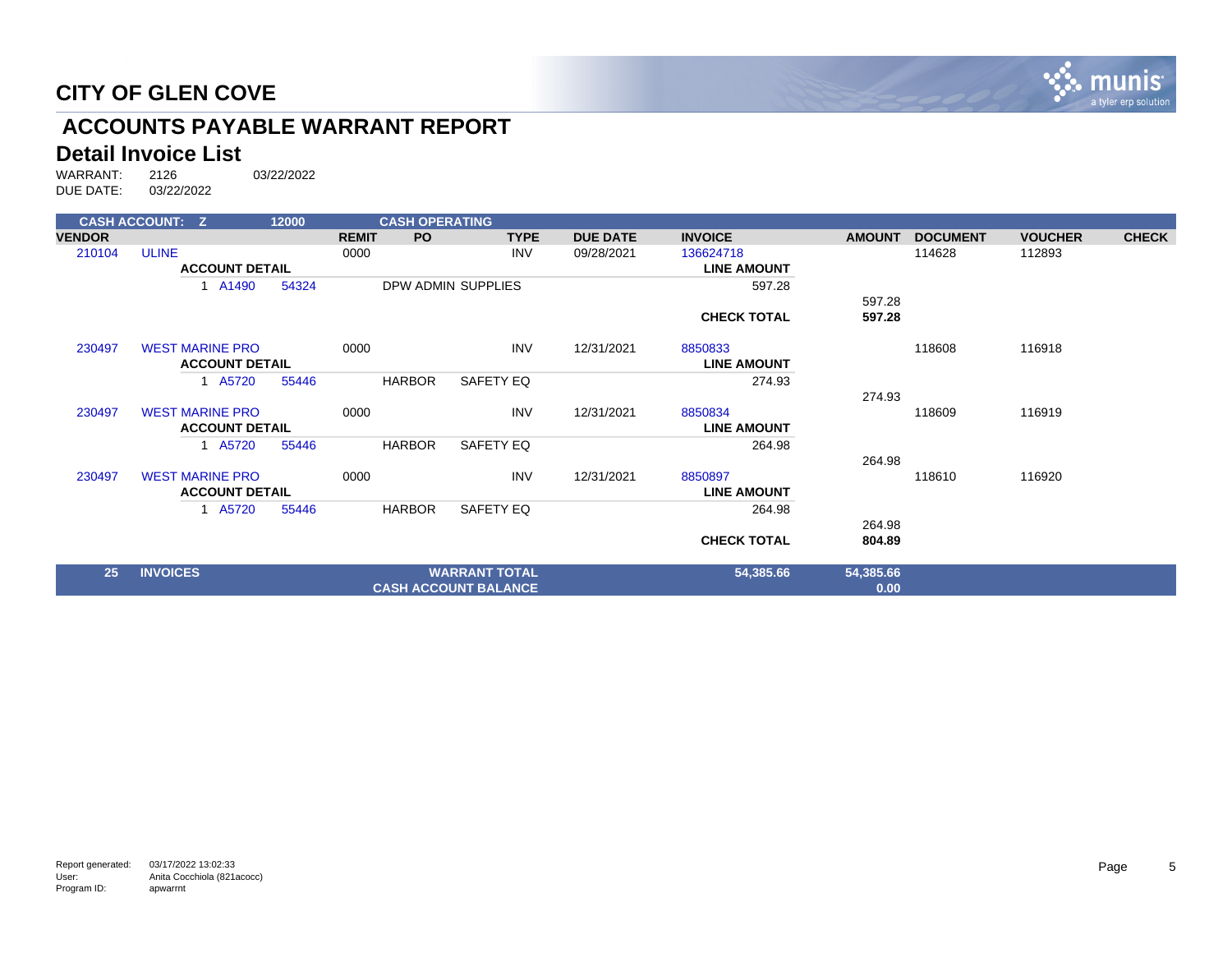

# **ACCOUNTS PAYABLE WARRANT REPORT**

# **Warrant Summary**<br>WARRANT: 2126

2126 03/22/2022<br>03/22/2022 DUE DATE:

| <b>FUND</b> | <b>ORG</b>                  |                              | <b>ACCOUNT</b>         |                                  | <b>AMOUNT</b> | <b>AVLB BUDGET</b> |
|-------------|-----------------------------|------------------------------|------------------------|----------------------------------|---------------|--------------------|
| A           | A1310                       | <b>FINANCE DEPARTMENT</b>    | A -01-1310-52210 -     | <b>FURNITURE AND FURNISH</b>     | 1,065.67      | 0.00               |
| Α           | A1490                       | DEPT PUBLIC WORKS - A        | A -01-1490-54324 -     | <b>GENERAL SUPPLIES</b>          | 597.28        | 2,053.67           |
| Α           | A1640                       | <b>DEPT PUBLIC WORKS - G</b> | A -01-1640-54301 -     | <b>AUTO SUPPLIES</b>             | 1,250.00      | $-81.78$           |
| Α           | A3120                       | POLICE DEPARTMENT            | A -03-3120-54360 -     | <b>PRINTING &amp; OFFICE</b>     | 168.88        | 1,288.79           |
| Α           | A3310                       | <b>AUXILIARY POLICE</b>      | A -03-3310-55420 -     | <b>REPAIRS &amp; MAINTENANCE</b> | 1,565.20      | $-1,240.32$        |
| Α           | A3310                       | <b>AUXILIARY POLICE</b>      | A -03-3310-55855 -     | <b>UNIFORM</b>                   | 3,596.45      | 17.10              |
| A           | A3410                       | <b>FIRE DEPARTMENT</b>       | A -03-3410-55420 -     | <b>REPAIRS &amp; MAINTENANCE</b> | 291.73        | $-831.70$          |
| Α           | A5110                       | <b>DEPT PUBLIC WORKS - R</b> | A -05-5110-54381 -     | <b>STREET LIGHTING CONTR</b>     | 351.22        | 16,007.70          |
| Α           | A5110                       | <b>DEPT PUBLIC WORKS - R</b> | A -05-5110-55420 -     | <b>REPAIRS &amp; MAINTENANCE</b> | 294.50        | $-348.59$          |
| Α           | A5720                       | <b>HARBOR PATROL</b>         | A -05-5720-55446 -     | <b>SAFETY EQUIPMENT</b>          | 804.89        | 0.45               |
| Α           | A7050                       | YOUTH BUREAU                 | A -07-7050-55447 -     | YOUTH OUTREACH PROGRA            | 72.17         | 93.99              |
|             |                             |                              |                        | <b>FUND TOTAL</b>                | 10,057.99     |                    |
|             | <b>CASH ACCOUNT Z 12000</b> | <b>BALANCE .00</b>           |                        |                                  |               |                    |
| н           | H1490                       | DEPT PUBLIC WORKS - A        | H -01-1490-52210-2104  | <b>FURNITURE AND FURNISH</b>     | 30.92         | 0.00               |
| H           | H3120                       | <b>POLICE</b>                | H -03-3120-52220 -2118 | POLICE CAR RADIOS                | 21,784.50     | 1,274.50           |
| н           | H3410                       | <b>FIRE DEPARTMENT</b>       | H -03-3410-52230 -2002 | <b>VARIOUS FIRE DEPT EQU</b>     | 12,035.06     | 1,342.71           |
| H           | H <sub>5110</sub>           | <b>DEPT PUBLIC WORKS - R</b> | H -05-5110-52220-2114  | <b>GENERATOR PURCHASE</b>        | 4,547.90      | 56,656.92          |
| H           | H5110                       | <b>DEPT PUBLIC WORKS - R</b> | H -05-5110-52260 -2009 | <b>ROAD IMPROVEMENTS</b>         | 5,929.29      | 914,152.38         |
|             |                             |                              |                        | <b>FUND TOTAL</b>                | 44,327.67     |                    |
|             | <b>CASH ACCOUNT Z 12000</b> | <b>BALANCE .00</b>           |                        |                                  |               |                    |
|             |                             |                              |                        | <b>WARRANT SUMMARY TOTAL</b>     | 54,385.66     |                    |
|             |                             |                              |                        | <b>GRAND TOTAL</b>               | 54,385.66     |                    |